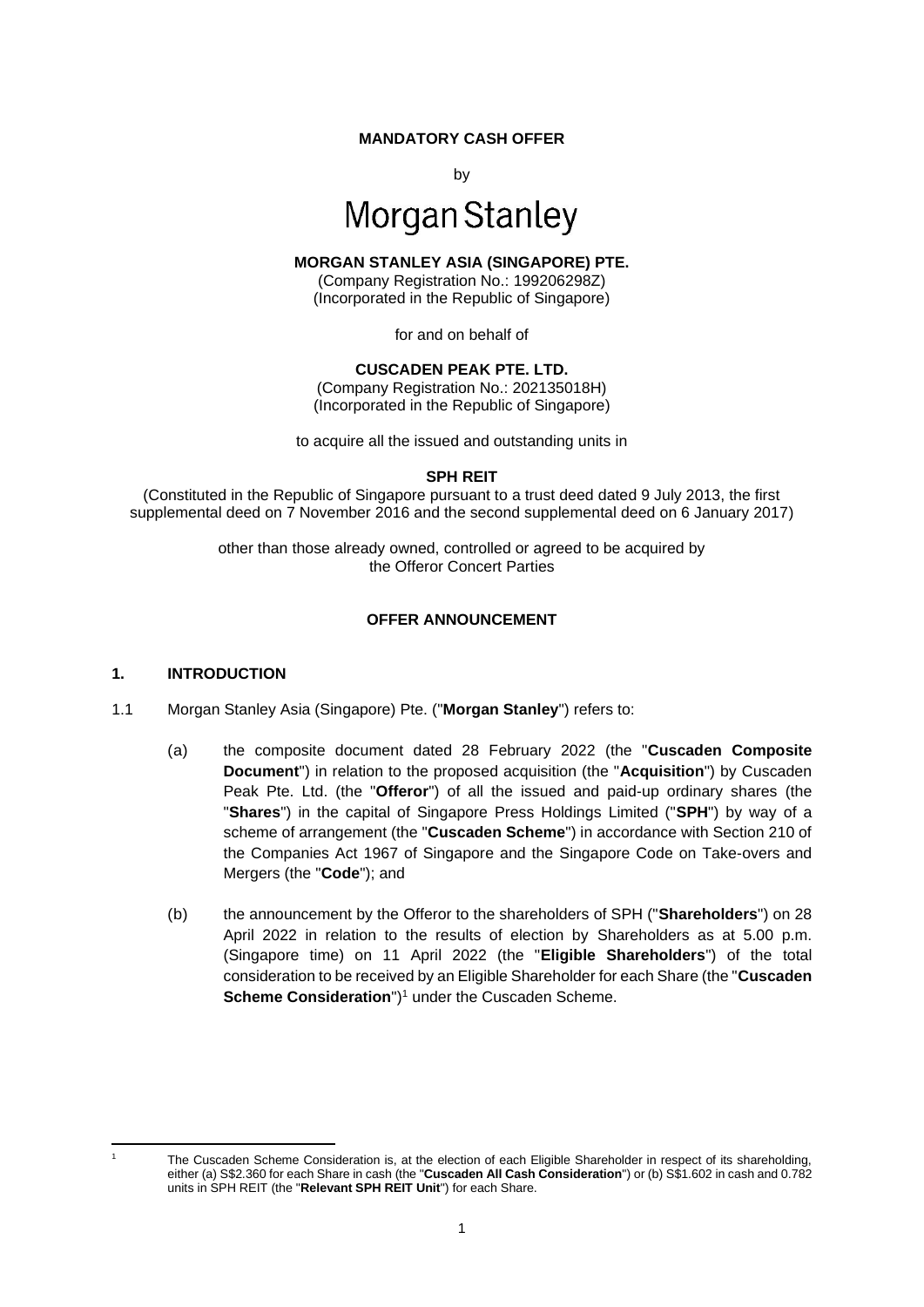- 1.2 **Chain Offer.** As set out in the Cuscaden Composite Document, the Securities Industry Council ("**SIC**") had confirmed in its ruling of 18 October 2021 that the chain principle set out in Note 7 on Rule 14.1 of the Code applies such that a person (whether the Offeror or any other party making a competing offer to the Cuscaden Scheme) which acquires statutory control of SPH will also be required to make an offer (the "**Chain Offer**") for the units in SPH REIT ("**SPH REIT Units**") not held by such offeror and its concert parties (the "**Offeror Concert Parties**").
- 1.3 **Results of Cuscaden Scheme Election.** In connection with the Cuscaden Scheme and as a result of the election by the Eligible Shareholders for the Cuscaden Scheme Consideration:
	- (a) an aggregate of 732,297,185 SPH REIT Units, representing approximately 26.1% of the total number of issued SPH REIT Units<sup>2</sup> will be transferred to the Offeror, against settlement by the Offeror of the Cuscaden All Cash Consideration payable to such Eligible Shareholders who elect (or are deemed to have elected) to receive the Cuscaden All Cash Consideration; and
	- (b) the Offeror Concert Parties will own approximately  $47.2\%^{3,4}$  of the total issued SPH REIT Units (including those SPH REIT Units held by SPH after completion of the DIS<sup>5</sup> ).

Accordingly, as a result of the Cuscaden Scheme and the election by the Eligible Shareholders for the Cuscaden All Cash Consideration, the Offeror Concert Parties will own 30% or more of the SPH REIT Units (including those SPH REIT Units held by SPH after completion of the DIS) and the Offeror is required to make the Chain Offer.

1.4 **Effective Date.** The Cuscaden Scheme has become effective and binding in accordance with its terms today, 29 April 2022 (the "**Effective Date**").

**Accordingly, Morgan Stanley hereby announces, for and on behalf of the Offeror, the Offeror's firm intention to make the Chain Offer in accordance with Rule 14 of the Code on the Effective Date.** 

<sup>&</sup>lt;sup>2</sup> Unless otherwise stated, references in this Announcement to the total number of issued SPH REIT Units are based on 2,805,154,004 SPH REIT Units in issue and outstanding as at the Announcement Date (as defined below) (based on information provided by the SPH REIT Manager).

<sup>&</sup>lt;sup>3</sup> On the Effective Date, SPH will have a direct interest in 1,264,502,516 SPH REIT Units, all of which will be distributed to the Eligible Shareholders via a distribution *in specie* undertaken by SPH in connection with the Cuscaden Scheme. Legal transfer of the SPH REIT Units is expected to take place on 12 May 2022. This figure has been disregarded in this Announcement for the purposes of calculating the Offeror Concert Parties' interest in SPH REIT.

<sup>&</sup>lt;sup>4</sup> Where any of the Offeror Concert Parties is an Eligible Shareholder who holds both Shares and SPH REIT Units, any SPH REIT Units which may be received by such Offeror Concert Party via the distribution *in specie* undertaken by the Company in connection with the Cuscaden Scheme have not been taken into account for the purposes of this Announcement. This is because information relating to how such Eligible Shareholder has elected (or is deemed to have elected) to receive the Cuscaden Scheme Consideration has not been made available to the Offeror as at the date of this Announcement.

<sup>5</sup> The distribution *in specie* of such number of SPH REIT Units by SPH which will result in the distribution by SPH of the Relevant SPH REIT Unit for each Share held by Eligible Shareholders. Eligible Shareholders who elect (or are deemed to have elected) to receive the Cuscaden All Cash Consideration will be deemed to have directed that his/her/its entitlement to the DIS be transferred to the Offeror and his/her/its Relevant SPH REIT Units will instead be transferred to the Offeror against settlement of the Cuscaden All Cash Consideration payable to such Eligible Shareholders.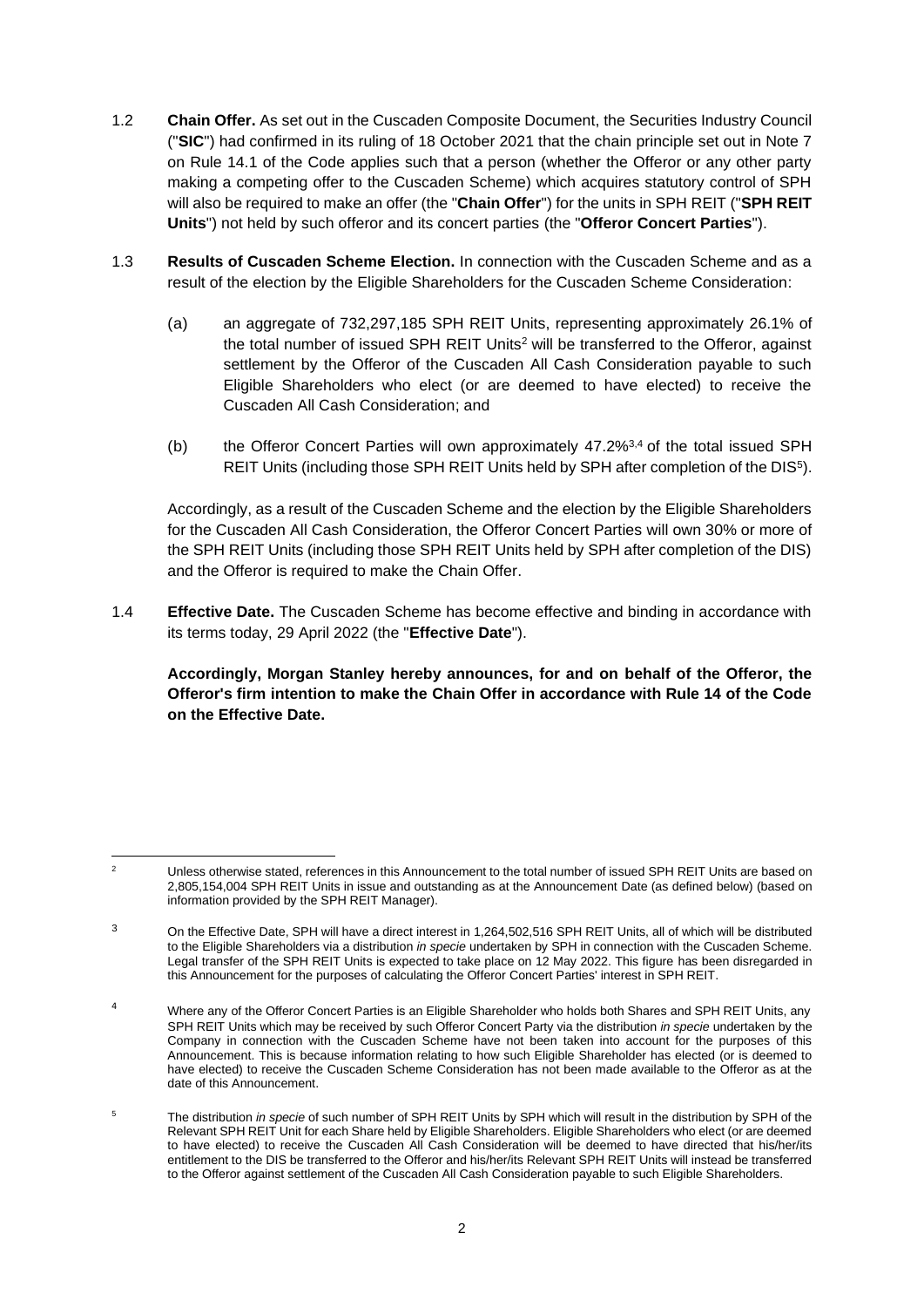### **2. THE CHAIN OFFER**

Subject to the terms and conditions of the Chain Offer to be set out in the formal offer document to be issued by Morgan Stanley for and on behalf of the Offeror (the "**Offer Document**"), the Offeror will make the Chain Offer in accordance with Rule 14 of the Code on the following basis:

- (a) **Offer Units.** The Chain Offer, when made, will be extended to:
	- (i) all the SPH REIT Units other than those already owned, controlled or agreed to be acquired by the Offeror Concert Parties as at the date of this Announcement (the "**Announcement Date**"); and
	- (ii) all new SPH REIT Units unconditionally issued or to be issued, prior to the final closing date of the Chain Offer (the "**Closing Date**") pursuant to the valid vesting and release of any outstanding awards ("**Awards**") granted under SPH REIT's Performance Unit scheme ("**PUA Scheme**"),

(collectively, the "**Offer Units**" and each, an "**Offer Unit**").

(b) **Offer Price.** As set out in the Cuscaden Composite Document, based on the SIC's confirmation that the minimum offer price for the Chain Offer shall be the simple average of the daily volume-weighted average traded prices ("**VWAP**") of the SPH REIT Units on the Singapore Exchange Securities Trading Limited (the "**SGX-ST**") on either the latest 20 trading days prior to 29 October 2021 (being the date of the announcement by the Offeror in relation to the Offeror's proposal to acquire all the Shares being first submitted to the board of directors of SPH on 28 October 2021) (the "**Initial Announcement Date**") or whatever number of trading days there were within the 30 calendar days prior to the Initial Announcement Date, the minimum offer price for the Chain Offer is S\$0.964 per SPH REIT Unit (the "**Minimum Chain Offer Price**").

As further set out in the Cuscaden Composite Document, if any distribution or return of capital is announced, declared, paid or made by SPH REIT Management Pte. Ltd., as the manager of SPH REIT (the "**SPH REIT Manager**") in respect of the SPH REIT Units on or after 15 November 2021 (being the date of the joint announcement by SPH and the Offeror in relation to, *inter alia*, the Cuscaden Scheme) (the "**Cuscaden Scheme Joint Announcement Date**"), the Offeror reserves the right to reduce the Minimum Chain Offer Price by an amount equivalent to such distribution or return of capital. The Minimum Chain Offer Price will not be reduced or otherwise adjusted for the cash distribution of S\$0.0158 per SPH REIT Unit announced by the SPH REIT Manager on 4 October 2021 and paid on 19 November 2021 (the "**FY2021 Distribution**").

In connection with the foregoing, the Offeror is entitled to reduce the Minimum Chain Offer Price by an amount equivalent to the aggregate of the following:

- (i) the cash distribution of S\$0.0124 per SPH REIT Unit announced by the SPH REIT Manager on 9 February 2022 and paid to the unitholders of SPH REIT ("**Unitholders**") on 28 February 2022 (the "**1QFY2022 Distribution**"); and
- (ii) the cash distribution of S\$0.0144 per SPH REIT Unit announced by the SPH REIT Manager on 1 April 2022 and to be paid to the Unitholders on 20 May 2022 (the "**2QFY2022 Distribution**").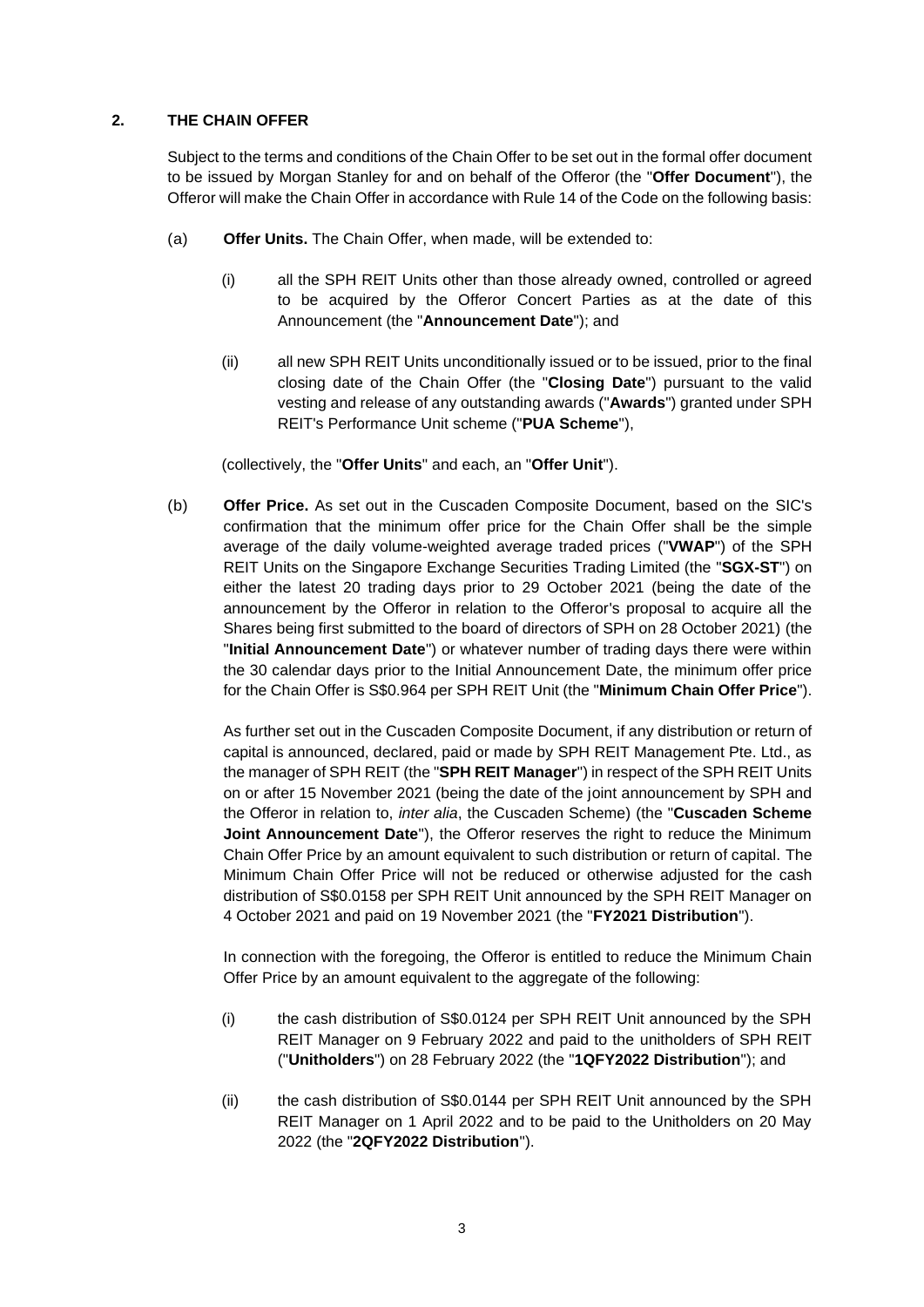**Morgan Stanley wishes to announce, for and on behalf of the Offeror, that the Offeror intends to exercise its right to reduce the Minimum Chain Offer Price by the aggregate of the 1QFY2022 Distribution and the 2QFY2022 Distribution.** The offer price for each Offer Unit for the Chain Offer on an ex-1QFY2022 Distribution and ex-2QFY2022 Distribution basis will be as follows:

|                                      | S\$ per SPH REIT Unit |
|--------------------------------------|-----------------------|
| Minimum Chain Offer Price            | 0.9640                |
| Adjustment for 1QFY2022 Distribution | (0.0124)              |
| Adjustment for 2QFY2022 Distribution | (0.0144)              |
| <b>Offer Price</b>                   | 0.9372                |

Accordingly, the consideration for each Offer Unit is:

#### **For each Offer Unit: S\$0.9372 in cash (the "Offer Price")**

- (c) **No Encumbrances.** The Offer Units are to be acquired:
	- (i) fully paid;
	- (ii) free from all charges, claims, hypothecations, liens, caveats, debentures, pledges, mortgages, power of sale, retention of title or security interest of any kind over and in respect of the SPH REIT Units and any right of pre-emption, first offer, first refusal, tag-along or drag-along of any kind to which the SPH REIT Units are subject or any right or option for the sale or purchase of such SPH REIT Units, and any other third party rights and inserts of any nature whatsoever or an agreement, arrangement or obligation to create any of the foregoing; and
	- (iii) together with all rights, benefits and entitlements attaching thereto as at the Cuscaden Scheme Joint Announcement Date, and thereafter attaching thereto, including the right to receive and retain all rights and other distributions declared, made or paid by the SPH REIT Manager on or after the Cuscaden Scheme Joint Announcement Date (including, *inter alia*, the 1QFY2022 Distribution and the 2QFY2022 Distribution) other than the FY2021 Distribution.
- (d) **Adjustment for Distributions.** Without prejudice to the foregoing, the Offer Price has been determined on the basis that the Offer Units will be acquired with the right to receive any distribution or return of capital (collectively, the "**Distributions**") that may be announced, declared, paid or made by the SPH REIT Manager in respect of the SPH REIT Units on or after the Cuscaden Scheme Joint Announcement Date (including, without limitation, the 1QFY2022 Distribution and the 2QFY2022 Distribution, but excluding the payment of the FY2021 Distribution). In the event of any such Distribution, the Offer Price payable to a Unitholder who validly accepts or has validly accepted the Chain Offer shall be reduced by an amount which is equal to the amount of such Distribution, depending on when the settlement date in respect of the Offer Units tendered in acceptance of the Chain Offer (the "**Offer Settlement Date**") falls: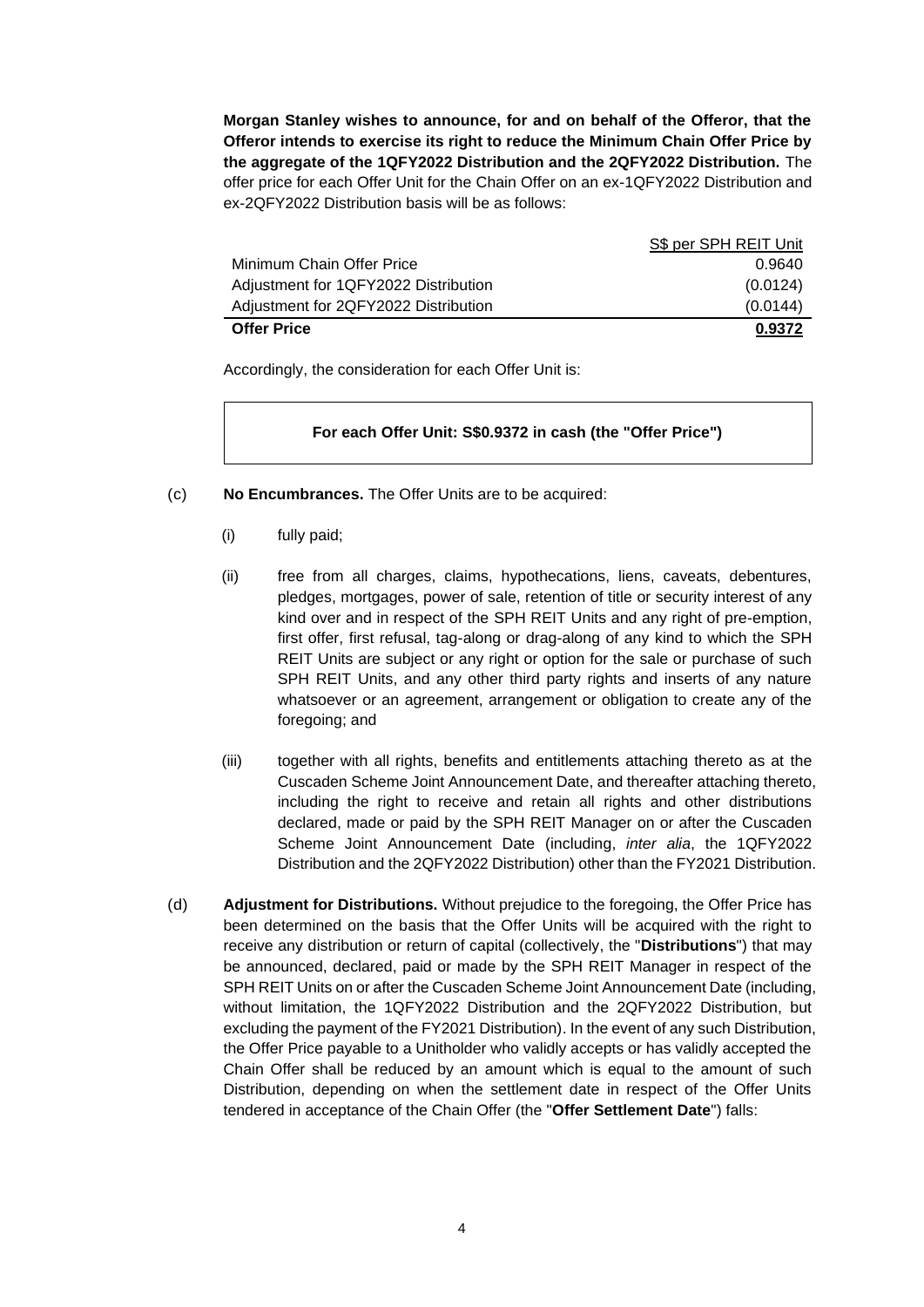- (i) if the Offer Settlement Date falls on or before the Record Date, the Offeror will pay the relevant accepting Unitholders the unadjusted Offer Price for each Offer Unit, as the Offeror will receive the Distribution in respect of such Offer Units; and
- (ii) if the Offer Settlement Date falls after the Record Date, the Offer Price payable for such Offer Units tendered in acceptance shall be reduced by an amount which is equal to the Distribution in respect of such Offer Units, as the Offeror will not receive such Distribution.

For the purposes of this Announcement, "**Record Date**" means, in relation to any Distribution, the date on which the transfer books and the register of Unitholders of SPH REIT will be closed in order to determine the entitlements of the Unitholders to the Distribution.

(e) **Minimum Acceptance Condition.** Pursuant to Rule 14.2 of the Code, if the Offeror Concert Parties do not hold in aggregate more than 50% of the issued SPH REIT Units when the Chain Offer is made, the Chain Offer is required to be made conditional upon the Offeror Concert Parties receiving such number of acceptances which would result in the Offeror Concert Parties holding in aggregate more than 50% of the voting rights attributable to the total issued SPH REIT Units.

Accordingly, the Chain Offer will be conditional upon the Offeror having received, by the close of the Chain Offer, valid acceptances in respect of such number of Offer Units which, when taken together with the SPH REIT Units owned, controlled or agreed to be acquired by the Offeror Concert Parties (either before or during the Chain Offer and pursuant to the Chain Offer or otherwise), will result in the Offeror Concert Parties holding in aggregate such number of SPH REIT Units carrying more than 50% of the total voting rights attributable to the issued SPH REIT Units as at the close of the Chain Offer (including any SPH REIT Units which may be unconditionally issued pursuant to the valid vesting and release of the Awards prior to the Closing Date) (the "**Minimum Acceptance Condition**").

The Chain Offer will not become or be capable of being declared unconditional as to acceptances until the close of the Chain Offer, unless at any time prior to the close of the Chain Offer, the Offeror has received valid acceptances in respect of such number of Offer Units which, when taken together with the SPH REIT Units owned, controlled or agreed to be acquired by the Offeror Concert Parties before or during the Chain Offer, will result in the Offeror Concert Parties holding in aggregate more than 50% of the maximum potential issued SPH REIT Units as at the Closing Date. For this purpose, the "**maximum potential issued SPH REIT Units**" means the total number of issued SPH REIT Units had all the SPH REIT Units under the Awards been issued as at the date of such declaration.

#### **Save for the Minimum Acceptance Condition, the Chain Offer is unconditional in all other respects**.

- (f) **Revision of Terms of the Chain Offer.** The Offeror reserves the right to revise the terms of the Chain Offer in accordance with the Code.
- (g) **Further Details.** Further details of the Chain Offer will be set out in the Offer Document which will be disseminated in due course as set out in paragraph 11 below.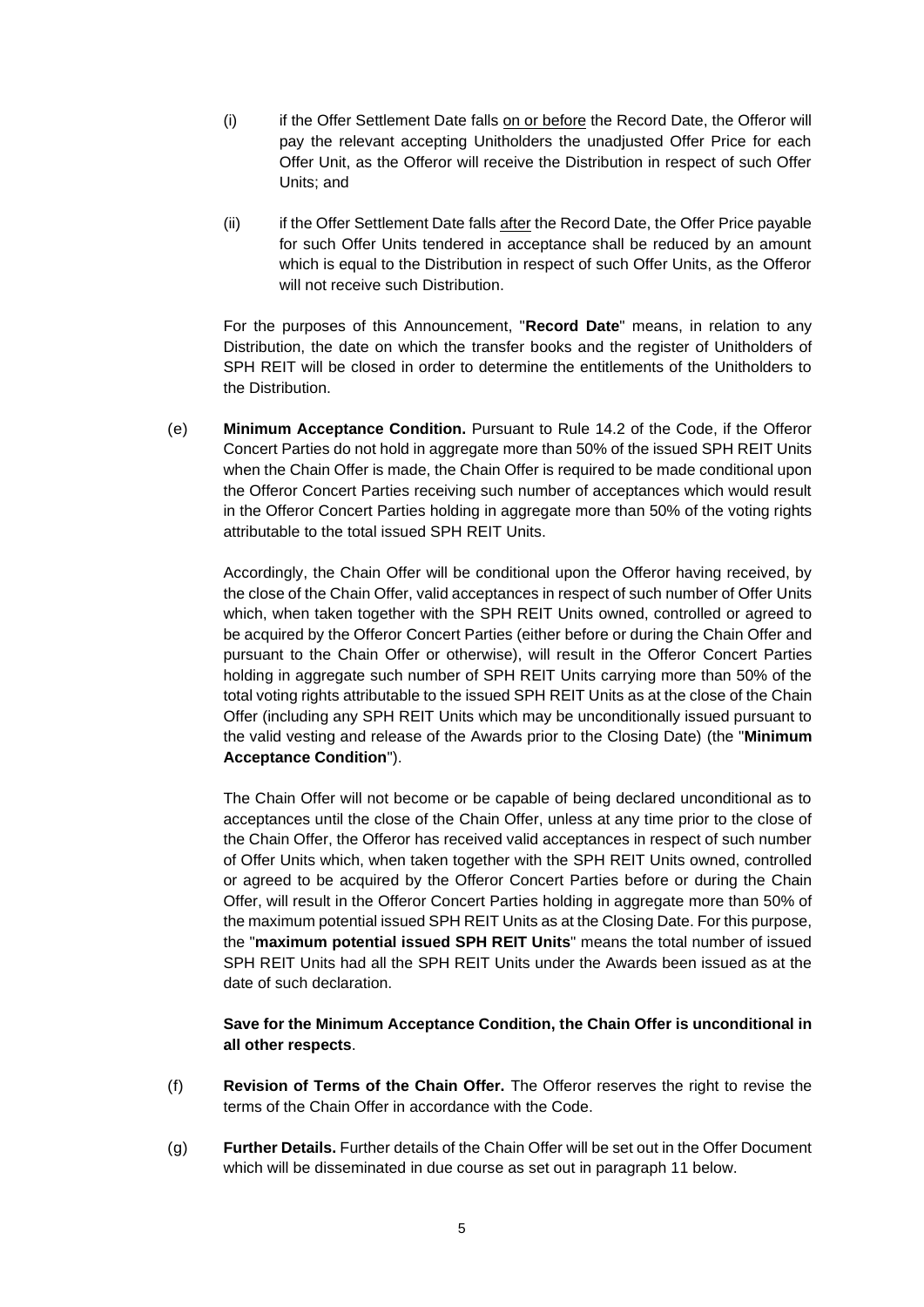(h) **No Awards Offer.** Based on the latest information available to the Offeror, SPH REIT has, as at the Announcement Date, outstanding Awards in respect of 1,936,400 SPH REIT Units granted under the PUA Scheme.

Under the rules of the PUA Scheme, the Awards are personal to the holders of the Awards and are not transferable. Accordingly, the Offeror will not make an offer to acquire the outstanding Awards.

**For the avoidance of doubt, the Chain Offer will be extended to all new SPH REIT Units unconditionally issued or to be issued pursuant to the valid vesting and release of any outstanding Awards prior to the Closing Date.**

## **3. INFORMATION ON THE OFFEROR**

- 3.1 **The Offeror.** The Offeror is a company formed by a consortium comprising Tiga Stars Pte. Ltd. ("**TSPL**") (a subsidiary of Hotel Properties Limited ("**HPL**")), Adenium Pte. Ltd. ("**APL**") (a wholly-owned subsidiary of CLA Real Estate Holdings Pte. Ltd. ("**CLA**")) and Mapletree Fortress Pte. Ltd. ("**MFPL**") (an indirect wholly-owned subsidiary of Mapletree Investments Pte Ltd ( "**Mapletree**")) (collectively, the "**Consortium**" and each, a "**Consortium Member**") for the purposes of the Acquisition and the Cuscaden Scheme. The Offeror was incorporated on 7 October 2021.
- 3.2 **Business.** The Offeror is a company incorporated under the laws of Singapore and has not traded since incorporation, nor has it entered into any obligations, other than those incidental to its formation or in connection with the Acquisition, the Cuscaden Scheme and the Chain Offer.
- 3.3 **Cuscaden Two**. The Offeror has on 25 April 2022 incorporated a wholly-owned subsidiary, Cuscaden Peak Two Pte. Ltd. ("**Cuscaden Two**"), which is the intended owner of all SPH REIT Units acquired pursuant to the Chain Offer. Cuscaden Two is a company incorporated under the laws of Singapore with an issued and paid-up share capital of S\$100, comprising 100 ordinary shares and has not traded since incorporation, nor has it entered into any obligations, other than those incidental to its formation or in connection with the Chain Offer. The Offeror will direct that all Offer Units tendered in acceptance of the Chain Offer by Unitholders be tendered to Cuscaden Two.
- 3.4 **Board.** As at the Announcement Date, the directors of the Offeror are:
	- (a) Lim Tien Lock, Christopher;
	- (b) Chin Yean Cheng;
	- (c) Yong Choon Miao Gerald (alternate director to Chin Yean Cheng);
	- (d) Chua Tiow Chye; and
	- (e) Ling Sze Chi (alternate director to Chua Tiow Chye).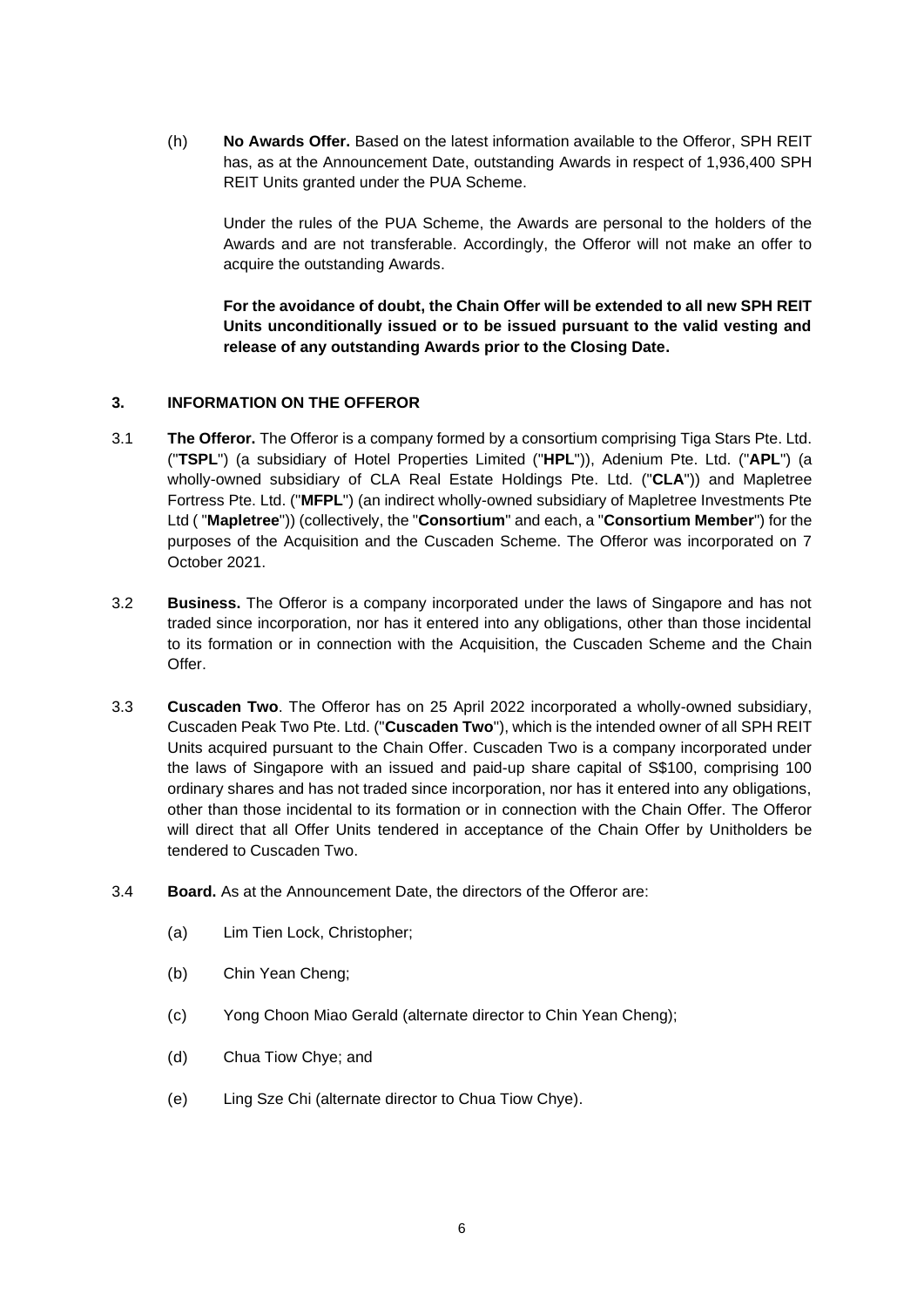#### 3.5 **Consortium**

TSPL is an investment holding company that is 70% owned by HPL and the remaining 30% held by Como Holdings Inc which is ultimately owned by Mr Ong Beng Seng. HPL is a Singapore-incorporated company listed on the Mainboard of the SGX-ST that engages in hotel ownership, management and operation, property development, and investment holding. The HPL group has interests in 39 hotels across 15 countries under prestigious hospitality brands and also manages its own portfolio of hotels under well-established brands. In addition, HPL also has established a distinctive track record in developing quality and premium residential and commercial properties in local and overseas markets including Australia, Japan, Thailand, the United Kingdom and the United States. Mr Ong Beng Seng is the Managing Director and deemed majority shareholder of HPL.

APL is a wholly-owned subsidiary of CLA. CLA's portfolio includes 100% shareholding in CapitaLand Group Pte. Ltd. (formerly known as CapitaLand Limited) and investments in the life sciences sector. CapitaLand Group Pte. Ltd. is a diversified real estate group that is headquartered in Singapore. It engages in real estate development and investment, and holds a majority stake in the Singapore mainboard-listed CapitaLand Investment Limited. CLA is an independently managed portfolio company of Temasek Holdings (Private) Limited.

MFPL is an indirect, wholly-owned subsidiary of Mapletree. Mapletree is a Singaporeincorporated company which engages in real estate development, investment, capital and property management. As at 31 March 2021, it owns and manages S\$66.3 billion of office, retail, logistics, industrial, data centre, residential, and lodging properties. The Mapletree group currently manages four Singapore-listed REITs and seven private equity real estate funds. Mapletree is an independently managed portfolio company of Temasek Holdings (Private) Limited.

- 3.6 **Consortium Arrangements.** The Consortium Members had on 28 October 2021 entered into a consortium term sheet to regulate the conduct of the Consortium for the purposes of the Acquisition and to regulate their relationship *inter se* as shareholders of the Offeror. On the Announcement Date, each of the Consortium Members has entered into a subscription and shareholders' agreement with the Offeror to, *inter alia*, regulate the relations between the Consortium Members as shareholders of the Offeror and governance arrangements in respect of the Offeror and its subsidiaries. The Consortium has further agreed pursuant to the terms of the subscription and shareholders' agreement on a list of reserved matters which shall not be undertaken by the Offeror without the affirmative vote of all the directors of the Offeror.
- 3.7 **Shareholding in the Offeror**. As at the Announcement Date, the Offeror has an issued and paid-up share capital of S\$100, comprising 100 ordinary shares and the shareholding proportion of TSPL, APL and MFPL is 40%, 30% and 30% respectively.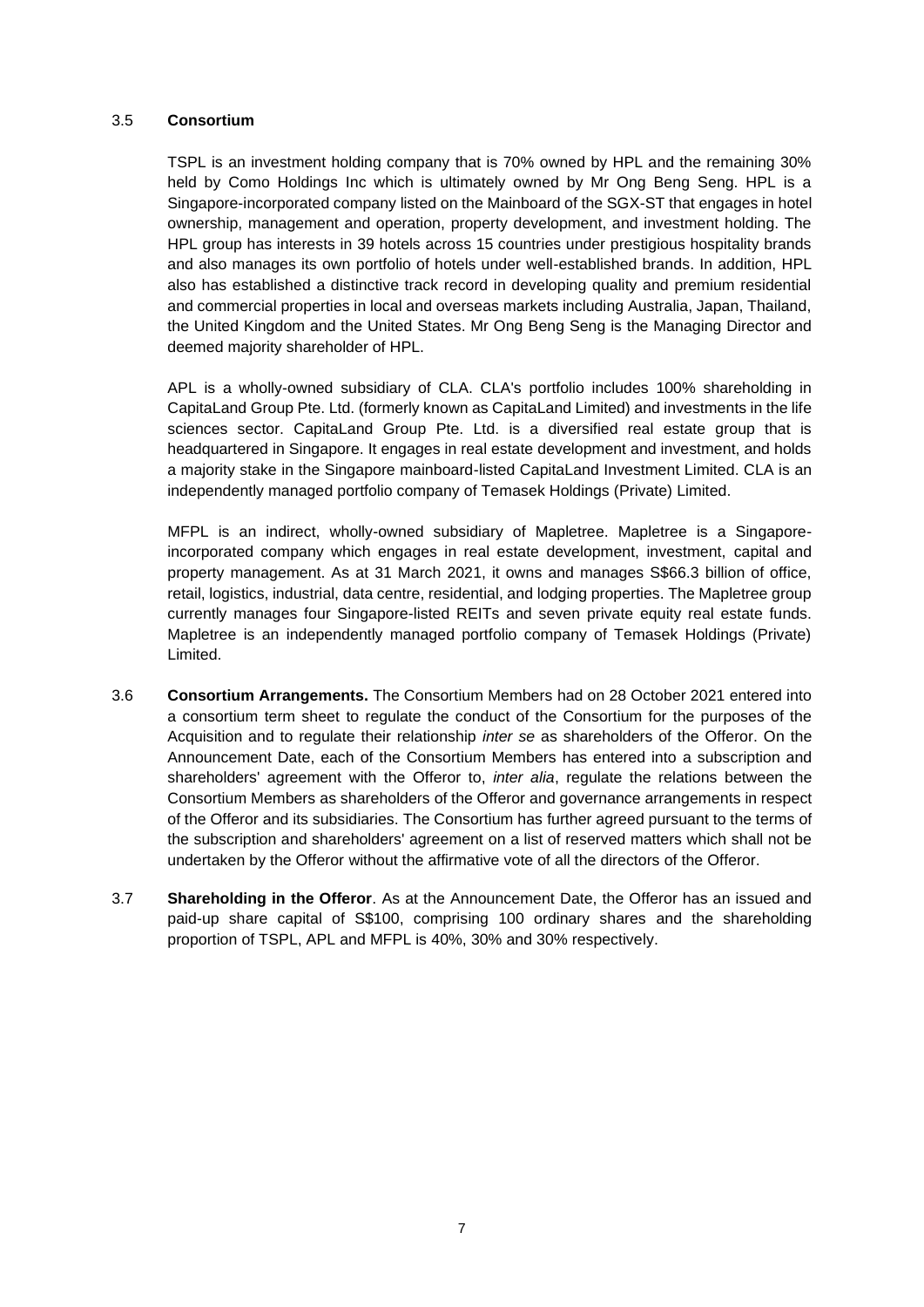## **4. INFORMATION ON SPH REIT**

4.1 **Business.** SPH REIT was listed on the Mainboard of the SGX-ST on 24 July 2013.

SPH REIT is a Singapore-based real estate investment trust established principally to invest, directly or indirectly, in a portfolio of income-producing real estate which is used primarily for retail purposes in Asia-Pacific, as well as real estate-related assets.

As at the Announcement Date, SPH REIT's portfolio comprises five quality and well-located commercial properties in Singapore and Australia. The three properties in Singapore total up to approximately 960,000 sq ft net lettable area with an aggregate value of S\$3.3 billion, whereas the two properties in Australia<sup>6</sup> have an aggregate gross lettable area of approximately 1,711,000 sq ft, and an aggregate value of A\$840.5 million.

- 4.2 **Board.** As at the Announcement Date, the board of directors of the SPH REIT Manager comprises the following:
	- (a) Leong Horn Kee (Chairman, Non-Executive and Independent Director);
	- (b) Soon Tit Koon (Non-Executive and Independent Director);
	- (c) Trina Loh Soh Yong (Non-Executive and Independent Director);
	- (d) Hoo Sheau Farn (Non-Executive and Independent Director);
	- (e) Ng Yat Chung (Non-Executive and Non-Independent Director);
	- (f) Chua Hwee Song (Non-Executive and Non-Independent Director);
	- (g) Ginney Lim May Ling (Non-Executive and Non-Independent Director);
	- (h) Raymond John Ferguson (Non-Executive and Independent Director); and
	- (i) Phang Sin Min (Non-Executive and Independent Director).
- 4.3 **Outstanding SPH REIT Units.** Based on publicly available information as at the Announcement Date, SPH REIT has:
	- (a) 2,805,154,004 SPH REIT Units outstanding; and
	- (b) 1,936,400 Awards granted under the PUA Scheme, pursuant to which a maximum of 2,904,600 SPH REIT Units may be issued to eligible employees of the SPH REIT Manager and SPH Retail Property Management Services Pte. Ltd. (subject to final achievement factor and fulfilment of the terms and conditions set out in the PUA Scheme).

Save as disclosed above, based on the latest information available to the Offeror as at the Announcement Date, there are no other securities which carry voting rights in SPH REIT or any outstanding instruments convertible into, rights to subscribe for and options in respect of, SPH REIT Units or securities which carry voting rights in SPH REIT.

<sup>6</sup> For the two properties in Australia, SPH REIT owns a 50% interest in Westfield Marion Shopping Centre and an 85% interest in Figtree Grove Shopping Centre.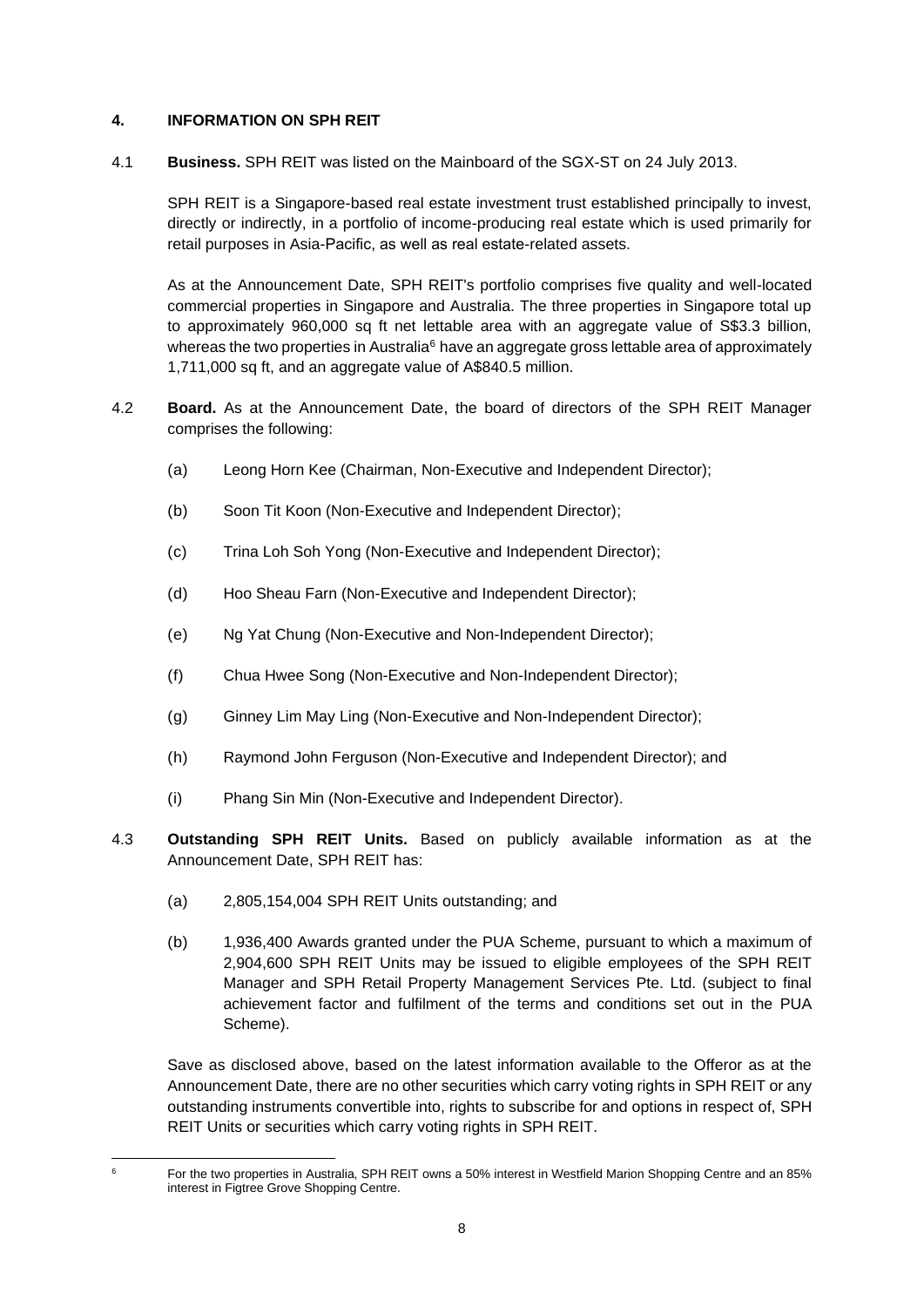## **5. RATIONALE FOR THE CHAIN OFFER**

- 5.1 As set out in paragraph 1.2 above, the Offeror is making the Chain Offer in compliance with the requirements of Note 7 on Rule 14.1 of the Code.
- 5.2 In connection with the Cuscaden Scheme and as a result of the election, the Offeror Concert Parties will own approximately 47.2%<sup>7,8</sup> of the total issued SPH REIT Units (including those SPH REIT Units held by SPH after completion of the DIS) and accordingly, the Offeror has incurred an obligation under Note 7 on Rule 14.1 of the Code to make the Chain Offer on the Effective Date.

## **6. OFFEROR'S INTENTIONS IN RELATION TO SPH REIT**

- 6.1 It is the current intention of the Offeror that SPH REIT continues with its existing activities and there are presently no plans to make any material changes to SPH REIT's existing business, re-deploy its fixed assets or to initiate any major changes to the investment policy of SPH REIT, except in the ordinary course of business (which in the case of SPH REIT would include the investment, directly or indirectly, in a portfolio of income-producing real estate which is used primarily for retail purposes in Asia-Pacific as well as real estate-related assets).
- 6.2 The Offeror however retains the discretion and flexibility to conduct a review of the operations of SPH REIT and to consider any options or opportunities which may present themselves and which it regards to be in the interests of SPH REIT and the Unitholders following the close of the Chain Offer.

## **7. LISTING STATUS AND COMPULSORY ACQUISITION**

## 7.1 **Listing Status.**

(a) Pursuant to Rule 1105 of the Listing Manual of the SGX-ST (the "**Listing Manual**"), upon an announcement by the Offeror that acceptances have been received pursuant to the Chain Offer that brings the holdings owned by the Offeror Concert Parties to above 90% of the total issued SPH REIT Units, the SGX-ST may suspend the trading of the SPH REIT Units on the SGX-ST until such time it is satisfied that at least 10% of the total issued SPH REIT Units are held by at least 500 Unitholders who are members of the public. Rule 1303(1) of the Listing Manual provides that if the Offeror succeeds in garnering acceptances exceeding 90% of the total issued SPH REIT Units, thus causing the percentage of the total number of issued SPH REIT Units held in public hands to fall below 10%, the SGX-ST will suspend trading of the SPH REIT Units only at the close of the Chain Offer.

<sup>&</sup>lt;sup>7</sup> On the Effective Date, SPH will have a direct interest in 1,264,502,516 SPH REIT Units, all of which will be distributed to the Eligible Shareholders via a distribution *in specie* undertaken by SPH in connection with the Cuscaden Scheme. Legal transfer of the SPH REIT Units is expected to take place on 12 May 2022. This figure has been disregarded in this Announcement for the purposes of calculating the Offeror Concert Parties' interest in SPH REIT.

<sup>8</sup> Where any of the Offeror Concert Parties is an Eligible Shareholder who holds both Shares and SPH REIT Units, any SPH REIT Units which may be received by such Offeror Concert Party via the distribution *in specie* undertaken by the Company in connection with the Cuscaden Scheme have not been taken into account for the purposes of this Announcement. This is because information relating to how such Eligible Shareholder has elected (or is deemed to have elected) to receive the Cuscaden Scheme Consideration has not been made available to the Offeror as at the date of this Announcement.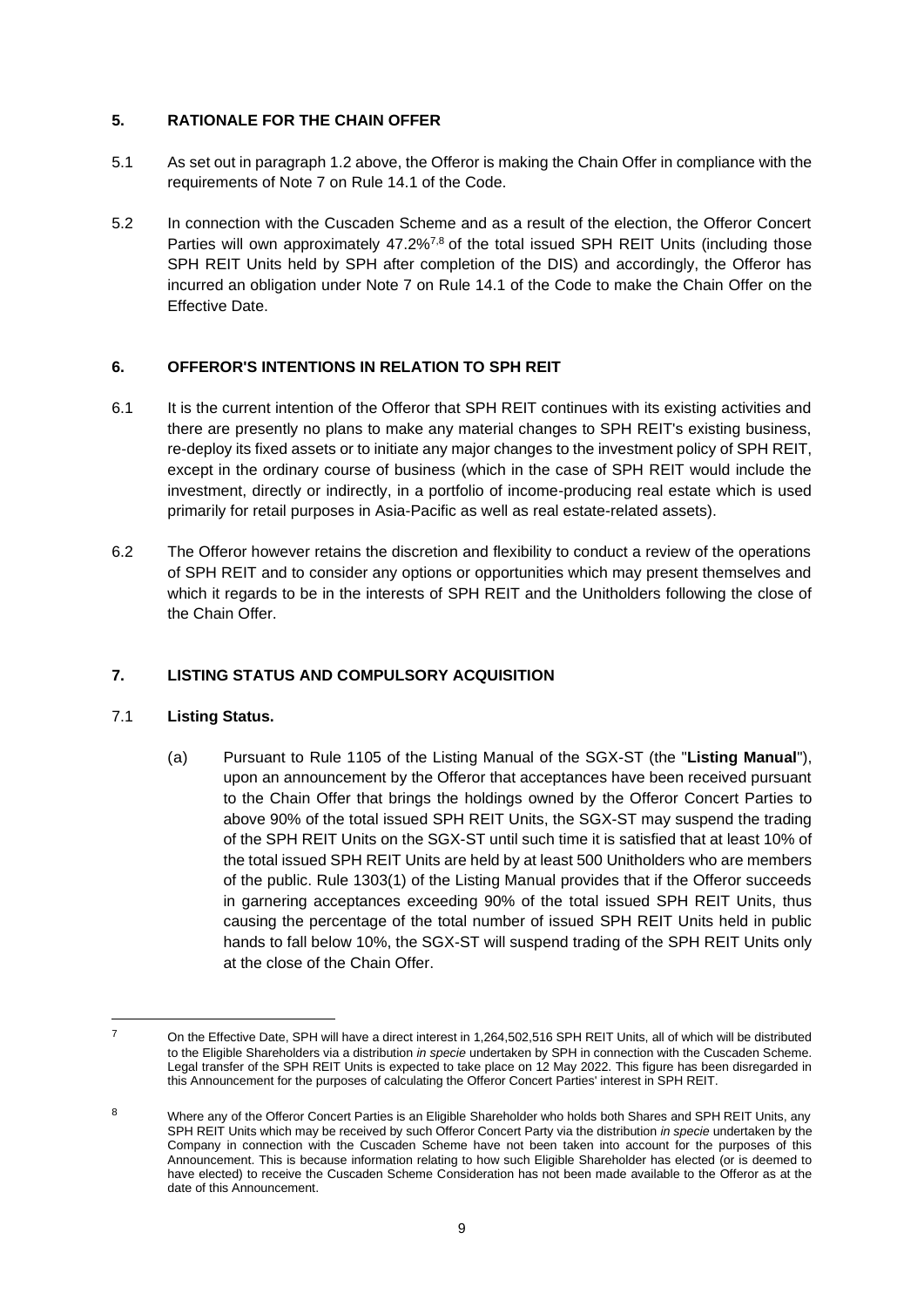- (b) Rule 723 of the Listing Manual requires SPH REIT to ensure that at least 10% of the total number of issued SPH REIT Units is at all times held by the public ("**Free Float Requirement**"). In addition, under Rule 724(1) of the Listing Manual, if the percentage of the total number of issued SPH REIT Units held in public hands falls below 10%, SPH REIT must, as soon as practicable, announce that fact and the SGX-ST may suspend the trading of all the SPH REIT Units on the SGX-ST. Rule 724(2) of the Listing Manual states that the SGX-ST may allow SPH REIT a period of three (3) months, or such longer period as the SGX-ST may agree, to raise the percentage of SPH REIT Units in public hands to at least 10%, failing which SPH REIT may be delisted from the SGX-ST.
- (c) The Offeror does not have any present intention to actively pursue the delisting of SPH REIT from the Mainboard of the SGX-ST. However, in the event that the Free Float Requirement is not satisfied at the close of the Chain Offer, and the trading of SPH REIT Units on the SGX-ST is suspended pursuant to Rule 724, Rule 1105 or Rule 1303(1) of the Listing Manual, the Offeror has no intention to undertake or support any action for any such trading suspension by the SGX-ST to be lifted. The Offeror reserves the right and discretion, if such event arises, to assess the options available at such time and there is no assurance that the current intention will be carried into effect.

#### 7.2 **Compulsory Acquisition.**

(a) Pursuant to Section 295A(1) of the Securities and Futures Act 2001 of Singapore (the "**SFA**"), if the Offeror receives valid acceptances pursuant to the Chain Offer (or otherwise acquires SPH REIT Units during the period when the Chain Offer is open for acceptance), in respect of not less than 90% of the Offer Units, the Offeror will be entitled to exercise the right to compulsorily acquire all the SPH REIT Units of the Unitholders who have not accepted the Chain Offer on the same terms as those offered under the Chain Offer ("**Dissenting Unitholders**").

**In such event, the Offeror intends to exercise its right to compulsorily acquire all the Offer Units not acquired under the Chain Offer. The Offeror will then proceed to delist SPH REIT from SGX-ST.** The Offeror reserves the right and discretion, if such event arises, to assess the options available and there is no assurance that the current intention will be carried into effect.

(b) Dissenting Unitholders have the right under and subject to Section 295A(4) of the SFA to require the Offeror to acquire their SPH REIT Units at the Offer Price in the event that the Offeror or its nominees acquire, pursuant to the Chain Offer, such number of SPH REIT Units which, together with the SPH REIT Units held by the Offeror, its related corporations and/or their respective nominees, comprise 90% or more of the total number of SPH REIT Units in issue. Dissenting Unitholders who wish to exercise such rights are advised to seek their own independent legal advice.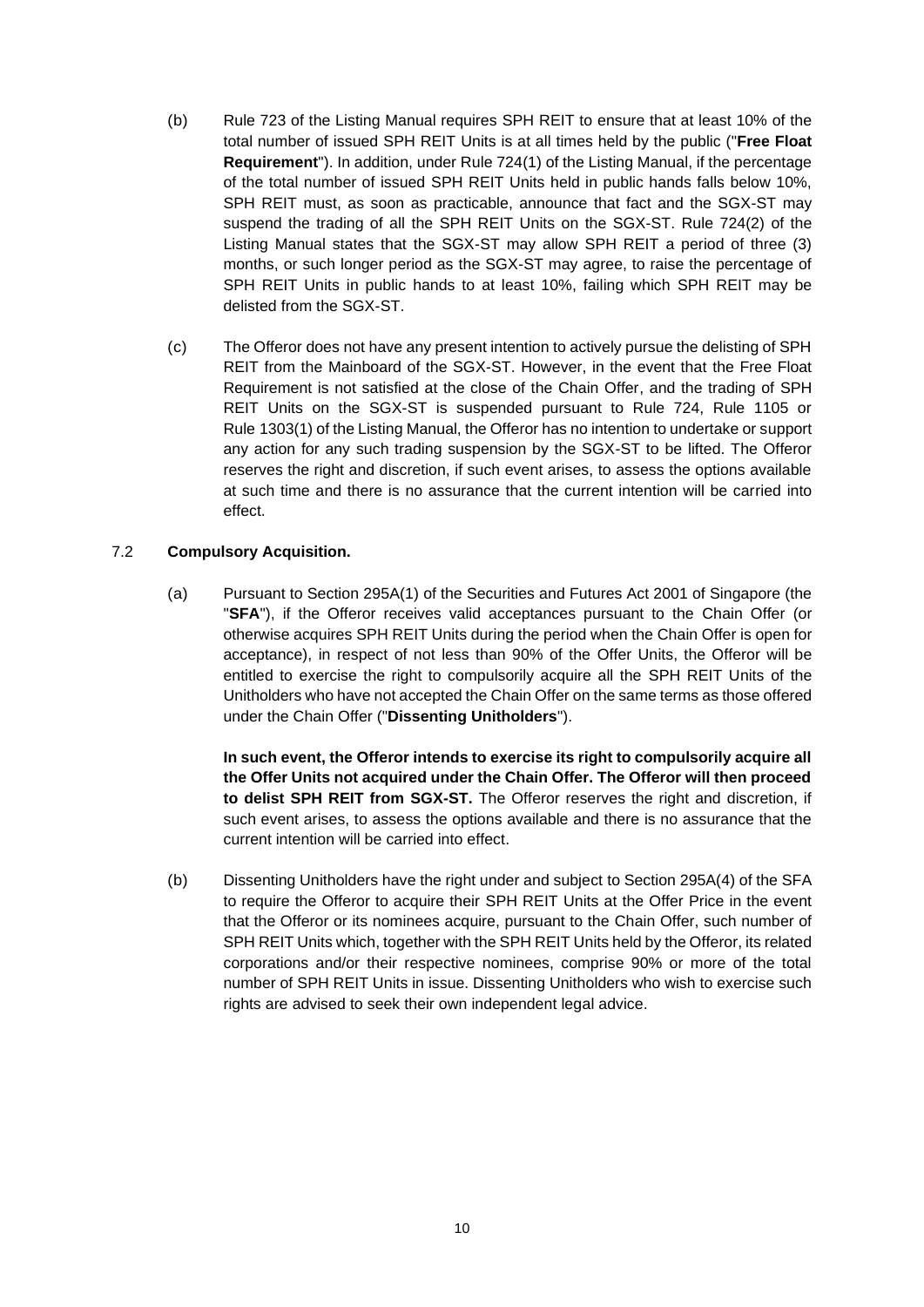#### **8. FINANCIAL ASPECTS OF THE CHAIN OFFER**

The Offer Price represents the following (discounts) over certain historical market prices of the SPH REIT Units as set out below:

|     | <b>Description</b>                                                                                                                                                               | <b>SPH REIT Unit</b><br>Price <sup>(1)</sup> | (Discount) over<br><b>SPH REIT Unit</b><br>Price <sup>(2)</sup> |  |
|-----|----------------------------------------------------------------------------------------------------------------------------------------------------------------------------------|----------------------------------------------|-----------------------------------------------------------------|--|
|     |                                                                                                                                                                                  | (S\$)                                        | $(\% )$                                                         |  |
| (a) | Simple average of the daily VWAP for the 20<br>trading days period up to and including 28<br>October 2021, being the last trading date prior<br>to the Initial Announcement Date | 0.964                                        | (2.8)                                                           |  |
| (b) | Last traded price of the SPH REIT Units on the<br>SGX-ST on 28 April 2022, being the last market<br>day prior to the Announcement Date (the "Last<br>Trading Day")               | 0.975                                        | (3.9)                                                           |  |
| (c) | VWAP for the one (1)-month period up to and<br>including the Last Trading Day                                                                                                    | 0.964                                        | (2.8)                                                           |  |
| (d) | VWAP for the three (3)-month period up to and<br>including the Last Trading Day                                                                                                  | 0.961                                        | (2.5)                                                           |  |
| (e) | VWAP for the six (6)-month period up to and<br>including the Last Trading Day                                                                                                    | 0.976                                        | (4.0)                                                           |  |

#### **Notes:**

- (1) The historical market prices of the SPH REIT Units (rounded to the nearest three (3) decimal places) are based on data extracted from Bloomberg L.P. on the Last Trading Day.
- (2) Rounded to the nearest one (1) decimal place.

#### **9. DISCLOSURE OF UNITHOLDINGS AND DEALINGS**

- 9.1 **Unitholdings and Dealings in Relevant Securities.** The Appendix to this Announcement sets out, based on the latest information available to the Offeror as at the Announcement Date, (a) the number of Relevant Securities (as defined in paragraph 9.2 of this Announcement) owned, controlled or agreed to be acquired as at the Announcement Date, and (b) the dealings in Relevant Securities during the six (6)-month period immediately preceding the Initial Announcement Date (the "**Relevant Period**") by:
	- (a) the Offeror and its directors;
	- (b) the other Offeror Concert Parties; and
	- (c) Morgan Stanley, as financial adviser to the Offeror in connection with the Chain Offer (excluding the dealings and holdings undertaken under the Exempt Principal Trader and Exempt Fund Manager status under the Practice Statement on the Exemption of Connected Fund Managers and Principal Traders issued by the SIC on 1 February 2018),

(collectively, the "**Relevant Persons**").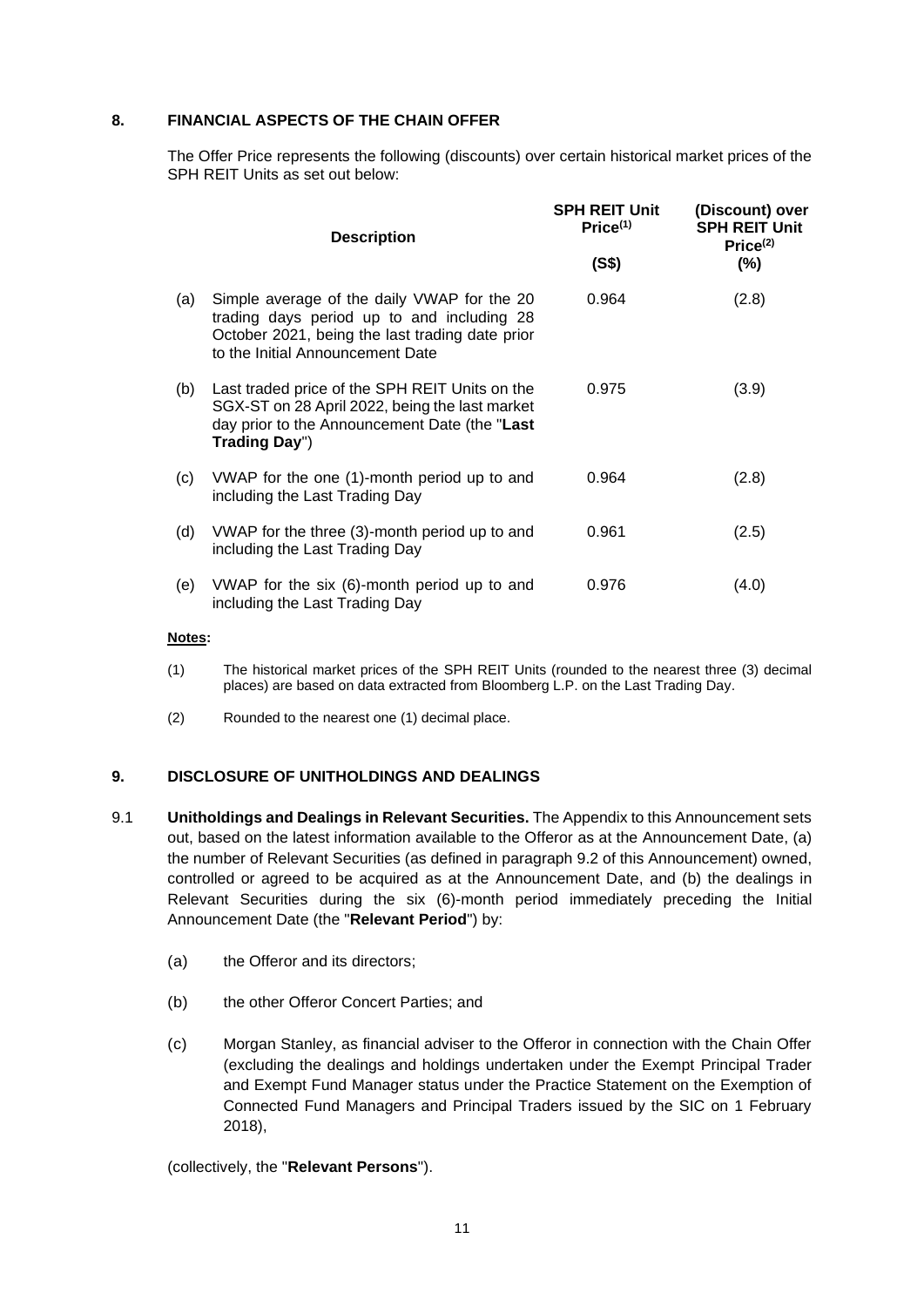- 9.2 **Holdings and Dealings in Relevant Securities.** Save as disclosed in this Announcement, as at the Announcement Date and based on the latest information available to the Offeror as at the Announcement Date, none of the Offeror Concert Parties:
	- (a) owns, controls or has agreed to acquire any (i) SPH REIT Units, (ii) securities which carry voting rights in SPH REIT, or (iii) convertible securities, warrants, options or derivatives in respect of such SPH REIT Units, or securities which carry voting rights in SPH REIT (collectively, the "**Relevant Securities**"); and
	- (b) has dealt for value in any Relevant Securities during the Relevant Period.
- 9.3 **Other Arrangements in respect of Relevant Securities.** Save for security granted by the Offeror pursuant to financing arrangements entered into by the Offeror in connection with the Chain Offer, or otherwise disclosed in this Announcement, as at the Cuscaden Scheme Joint Announcement Date and based on the latest information available to the Offeror as at the Announcement Date, none of the Relevant Persons has:
	- (a) received any irrevocable commitment to accept the Chain Offer in respect of any Relevant Securities;
	- (b) entered into any arrangement (whether by way of option, indemnity or otherwise) in relation to the shares of the Offeror or the SPH REIT Units which might be material to the Chain Offer;
	- (c) granted a security interest relating to any Relevant Securities to another person, whether through a charge, pledge or otherwise;
	- (d) borrowed any Relevant Securities from another person (excluding borrowed Relevant Securities which have been on-lent or sold); or
	- (e) lent any Relevant Securities to another person.

## **10. CONFIRMATION OF FINANCIAL RESOURCES**

Morgan Stanley, as the financial adviser to the Offeror in connection with the Chain Offer, confirms that sufficient financial resources are available to the Offeror to satisfy full acceptance of the Chain Offer by holders of the Offer Units on the basis of the Offer Price.

#### **11. OFFER DOCUMENT**

The Offer Document setting out the terms and conditions of the Chain Offer and enclosing the appropriate form(s) of acceptance of the Chain Offer will be electronically disseminated to Unitholders not earlier than 14 days and not later than 21 days from the Announcement Date.

A hardcopy notification (the "**Notification**") and the appropriate form(s) of acceptance of the Chain Offer will be despatched to the Unitholders with instructions for the electronic retrieval of the Offer Document and its related documents.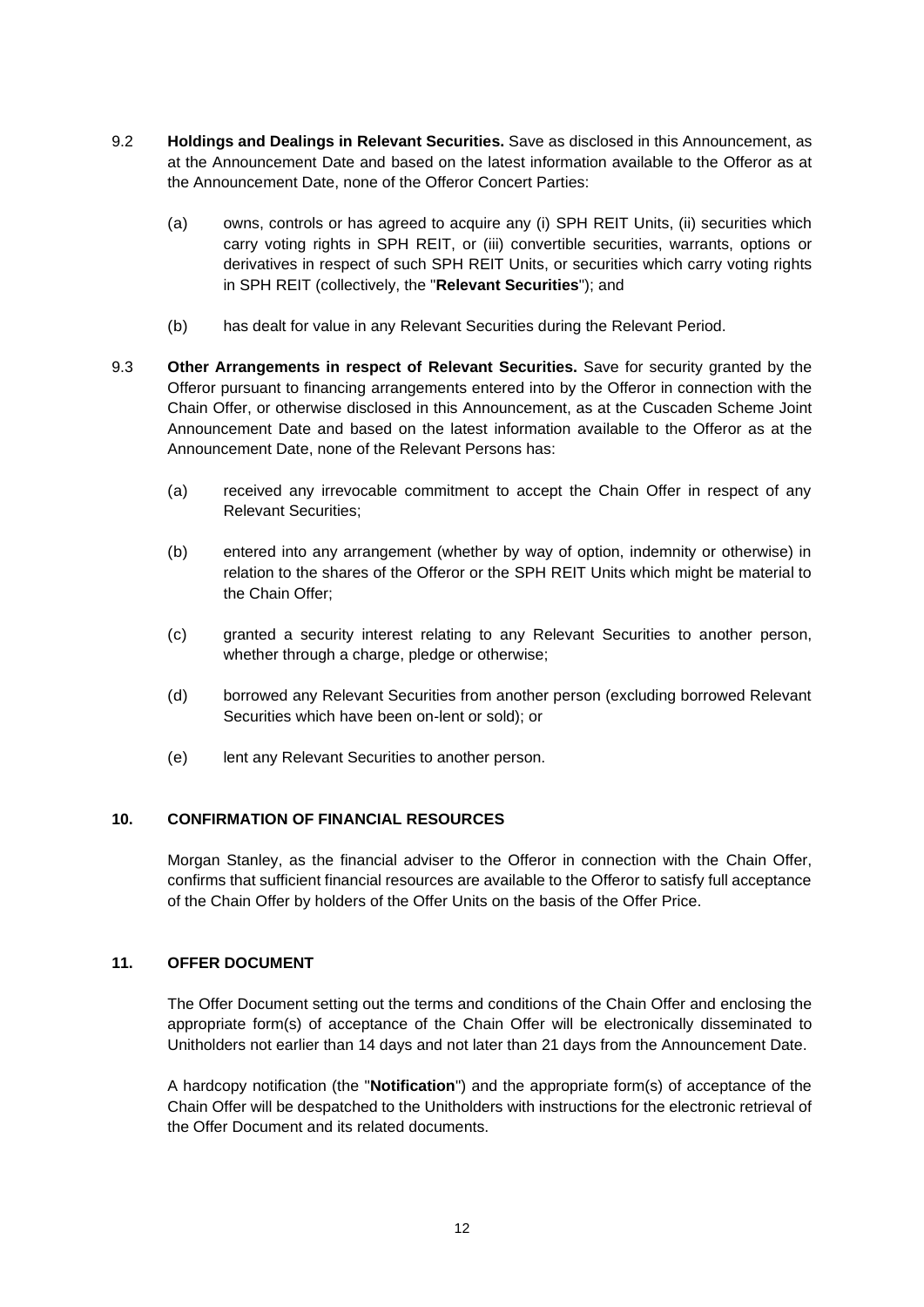**Unitholders are advised to exercise caution and seek appropriate independent professional advice when dealing in the SPH REIT Units.**

#### **12. OVERSEAS UNITHOLDERS**

12.1 **Overseas Jurisdictions.** This Announcement does not constitute an offer to sell or the solicitation of an offer to subscribe for or buy any security, nor is it a solicitation of any vote or approval in any jurisdiction, nor shall there be any sale, issuance or transfer of the securities referred to in this Announcement in any jurisdiction in contravention of applicable law. The Chain Offer will be made solely by the Offer Document and the relevant form(s) of acceptance accompanying the Offer Document, which will contain the full terms and conditions of the Chain Offer, including details of how the Chain Offer may be accepted. **For the avoidance of doubt, the Chain Offer will be open to all Unitholders, including those to whom the Offer Document and the relevant form(s) of acceptance may not be sent.**

The release, publication or distribution of this Announcement in certain jurisdictions may be restricted by law and therefore persons in any such jurisdictions into which this Announcement is released, published or distributed should inform themselves about and observe such restrictions.

Copies of this Announcement and any formal documentation relating to the Chain Offer are not being, and must not be, directly or indirectly, mailed or otherwise forwarded, distributed or sent in or into or from any jurisdiction where the making of or the acceptance of the Chain Offer would violate the laws of that jurisdiction ("**Restricted Jurisdiction**") and will not be capable of acceptance by any such use, instrumentality or facility within any Restricted Jurisdiction and persons receiving such documents (including custodians, nominees and trustees) must not mail or otherwise forward, distribute or send them in or into or from any Restricted Jurisdiction.

The Chain Offer (unless otherwise determined by the Offeror and permitted by applicable law and regulation) will not be made, directly or indirectly, in or into, or by the use of mails of, or by any means or instrumentality (including, without limitation, telephonically or electronically) of interstate or foreign commerce of, or any facility of a national, state or other securities exchange of, any Restricted Jurisdiction and the Chain Offer will not be capable of acceptance by any such use, means, instrumentality or facilities.

The availability of the Chain Offer to Unitholders whose addresses are outside Singapore as shown in the register of Unitholders of SPH REIT or in the records of The Central Depository (Pte) Limited (as the case may be) (each, an "**Overseas Unitholder**") may be affected by the laws of the relevant overseas jurisdictions in which they are located. Accordingly, Overseas Unitholders should inform themselves of, and observe, any applicable requirements in the relevant overseas jurisdictions.

12.2 **Copies of the Offer Document.** Where there are potential restrictions on sending the Notification and the relevant form(s) of acceptance accompanying the Notification to any overseas jurisdictions, the Offeror and Morgan Stanley each reserve the right not to send these documents to Overseas Unitholders in such overseas jurisdictions. Subject to compliance with applicable laws, any affected Overseas Unitholder may, nonetheless, attend in person and obtain a copy of the Notification and the relevant form(s) of acceptance from the office of SPH REIT's unit registrar, Boardroom Corporate & Advisory Services Pte. Ltd. at 1 Harbourfront Ave, #14-07 Keppel Bay Tower, Singapore 098632. Alternatively, an Overseas Unitholder may,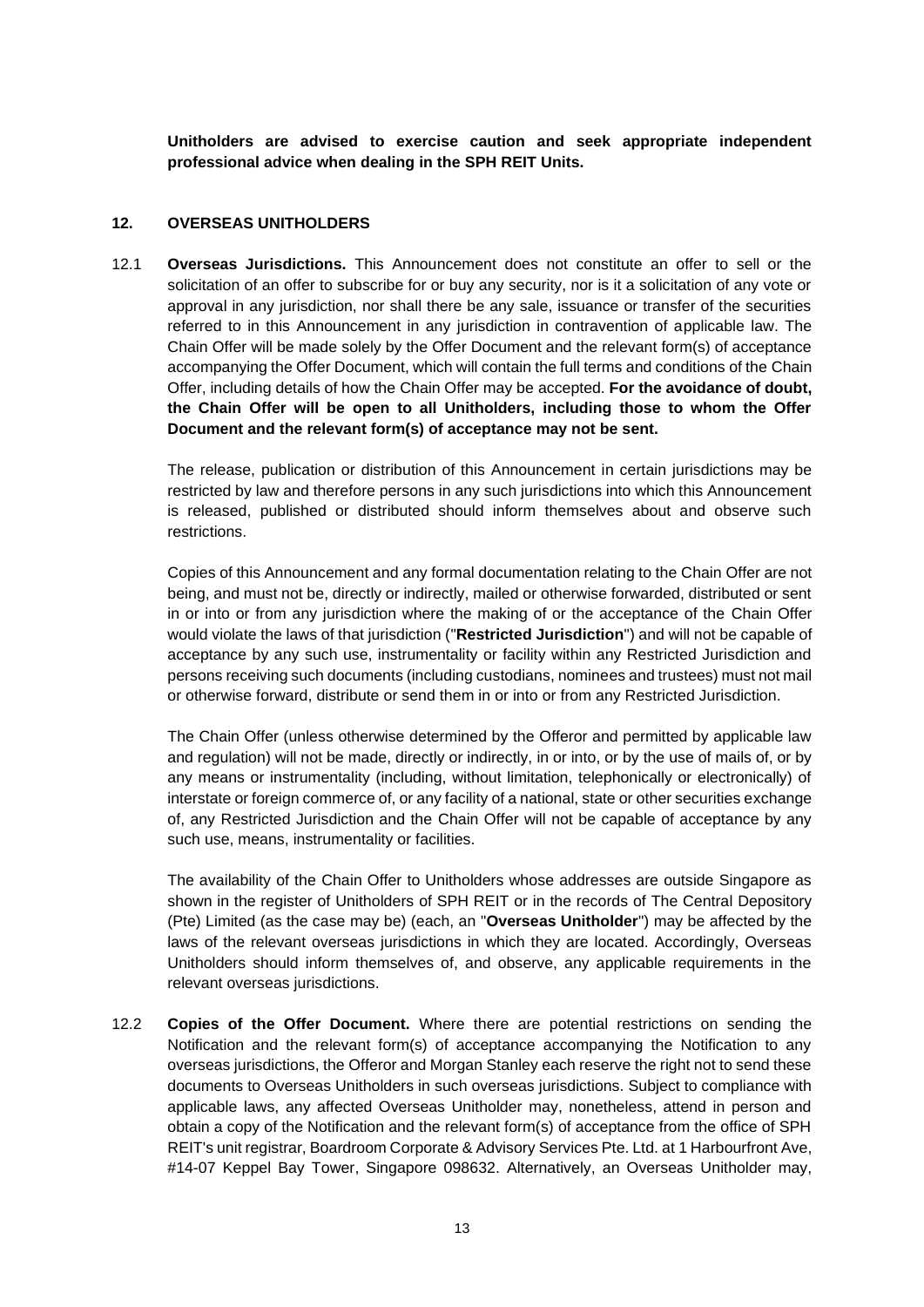subject to compliance with applicable laws, write to SPH REIT's unit registrar at the abovestated address to request for the Notification and the relevant form(s) of acceptance to be sent to an address in Singapore by ordinary post at his own risk, up to the five (5) market days prior to the close of the Chain Offer.

#### **13. RESPONSIBILITY STATEMENT**

The directors of the Offeror (including those who may have delegated detailed supervision of this Announcement) have taken all reasonable care to ensure that the facts stated and all opinions expressed in this Announcement are fair and accurate and that no material facts have been omitted from this Announcement, the omission of which would make any statement in this Announcement misleading.

Where any information has been extracted or reproduced from published or otherwise publicly available sources (including without limitation, in relation to SPH REIT and its subsidiaries), the sole responsibility of the directors of the Offeror has been to ensure, through reasonable enquiries, that such information is accurately and correctly extracted from such sources or, as the case may be, accurately reflected or reproduced in this Announcement.

The directors of the Offeror jointly and severally accept full responsibility accordingly.

Issued by **Morgan Stanley Asia (Singapore) Pte.**

For and on behalf of **Cuscaden Peak Pte. Ltd.** 29 April 2022

*Any inquiries relating to this Announcement or the Chain Offer should be directed during office hours to the following:*

#### **Morgan Stanley Asia (Singapore) Pte.**

as Financial Adviser to the Offeror Tel: +65 6834 6857

For media enquiries, please contact:

**Klareco Communications Pte. Ltd.** Ms Ang Shih-Huei / Ms Pearl Lam Tel No: +65 9189 1039 / +65 9724 0521 Email: [SAng@klarecocomms.com](mailto:SAng@klarecocomms.com) / [plam@klarecocomms.com](mailto:plam@klarecocomms.com)

#### **IMPORTANT NOTICE**

All statements other than statements of historical facts included in this Announcement are or may be forward-looking statements. Forward-looking statements include but are not limited to those using words such as "expect", "anticipate", "believe", "intend", "project", "plan", "strategy", "forecast" and similar expressions or future or conditional verbs such as "will", "would", "should", "could", "may" and "might". These statements reflect the current expectations, beliefs, hopes, intentions or strategies of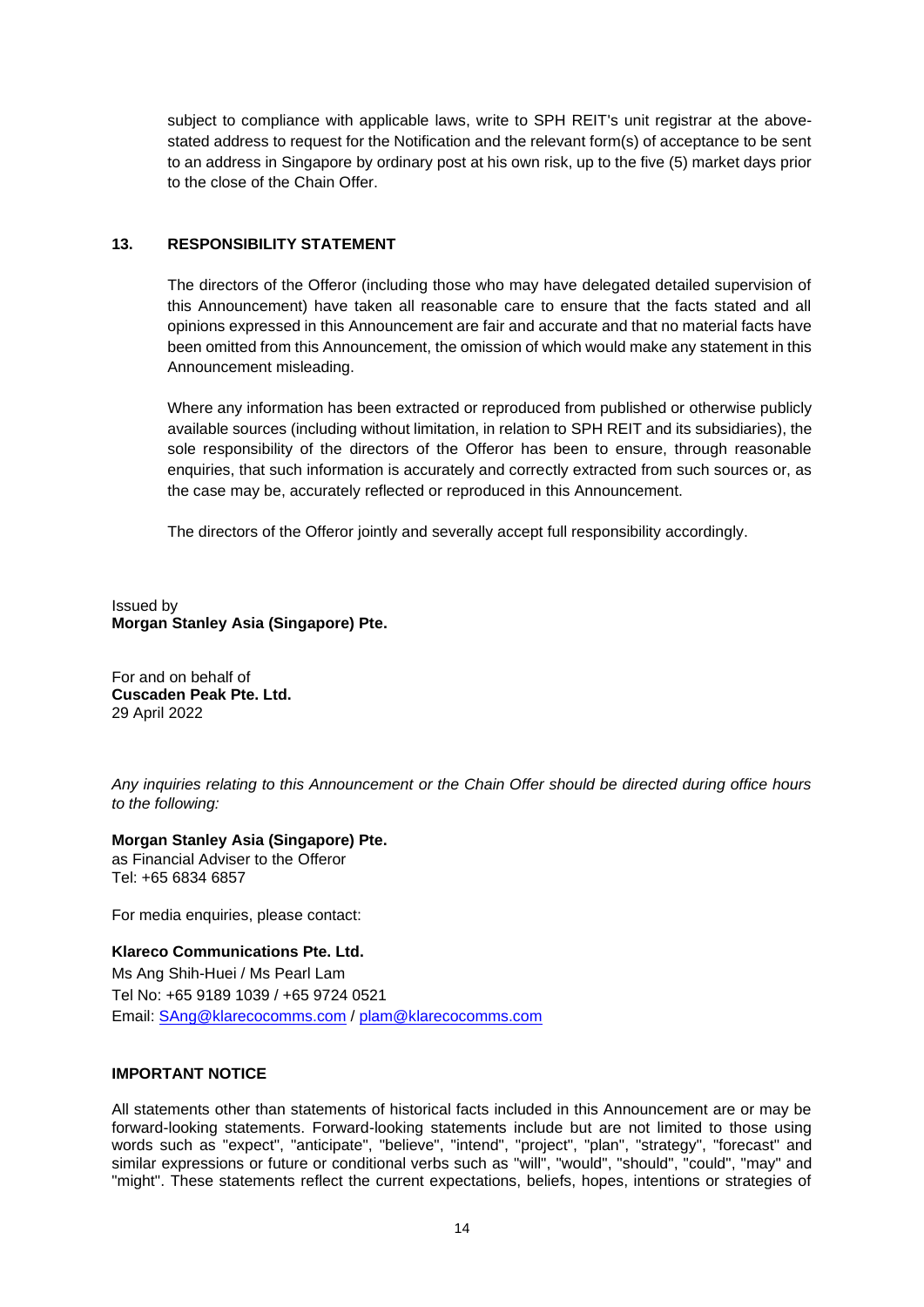the party making the statements regarding the future and assumptions in light of currently available information. Such forward-looking statements are not guarantees of future performance or events and involve known and unknown risks and uncertainties. Accordingly, actual results or outcomes may differ materially from those described in such forward-looking statements. Unitholders and investors should not place undue reliance on such forward-looking statements, and neither the Offeror nor Morgan Stanley undertakes any obligation to update publicly or revise any forward-looking statements, subject to compliance with all applicable laws and regulations and/or rules of the SGX-ST and/or any other regulatory or supervisory body or agency.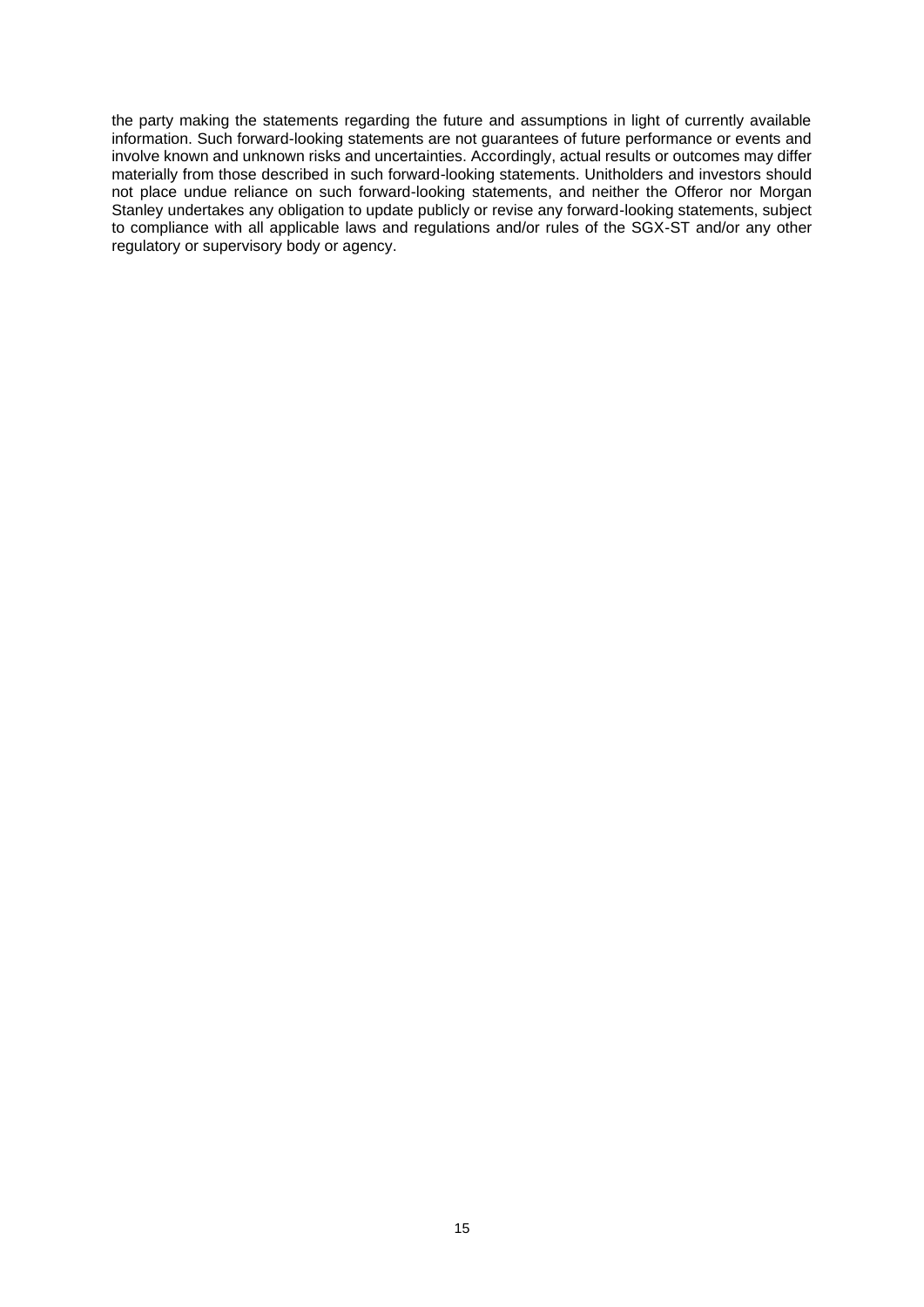#### **APPENDIX**

#### **DISCLOSURE OF UNITHOLDINGS AND DEALINGS**

As at the Announcement Date, save as disclosed herein, based on responses received pursuant to enquiries that the Offeror has made and the latest information available to the Offeror, none of (a) the Offeror and its directors or (b) the other Offeror Concert Parties owns, controls or has agreed to acquire any Relevant Securities.

#### 1. **Holdings of the Relevant Persons**

| <b>Name</b>                                                           | <b>Direct</b>                   |                     | <b>Deemed</b>                   |                     | <b>Total</b>                    |                     |
|-----------------------------------------------------------------------|---------------------------------|---------------------|---------------------------------|---------------------|---------------------------------|---------------------|
|                                                                       | No. of SPH<br><b>REIT Units</b> | $O_{n}(1)(2)(3)$    | No. of SPH<br><b>REIT Units</b> | O(1)(2)(3)          | No. of SPH<br><b>REIT Units</b> | O(1)(2)(3)          |
| Offeror $(5)$                                                         |                                 |                     | 1,309,915,983                   | 46.697              | 1,309,915,983                   | 46.697              |
| Christopher Lim Tien<br>Lock <sup>(6)</sup>                           | 9,450,000                       | 0.337               | 3,500,000                       | 0.125               | 12,950,000                      | 0.462               |
| Mah Kim Loong Leslie                                                  | $500,000^{(7)}$                 | 0.018               |                                 |                     | 500,000                         | 0.018               |
| Lim Boon Heng $(8)$                                                   | 200,000                         | 0.007               |                                 |                     | 200,000                         | 0.007               |
| Buong<br>Lik<br>Lau<br>Stephen <sup>(9)</sup>                         | 100,000<br>(10)                 | 0.004               | 20,000                          | 0.001               | 120,000                         | 0.004               |
| Lee Chong Kwee                                                        | 20,000                          | 0.001               |                                 |                     | 20,000                          | 0.001               |
| Lee Show Chun                                                         | 20,000                          | 0.001               |                                 |                     | 20,000                          | 0.001               |
| Chua Tiow Chye <sup>(11)</sup>                                        |                                 |                     | 11,000                          | n.m. <sup>(4)</sup> | 11.000                          | n.m. <sup>(4)</sup> |
| Wan Kwong Weng                                                        | 1,000                           | n.m. <sup>(4)</sup> |                                 |                     | 1,000                           | n.m. <sup>(4)</sup> |
| Como Foundation <sup>(12)</sup>                                       | 680,000                         | 0.242               |                                 |                     | 680,000                         | 0.242               |
| Morgan Stanley Asia<br>(Singapore) Pte. (13)                          |                                 |                     |                                 |                     |                                 |                     |
| SPH(14)(15)                                                           | (16)                            | ٠                   | 577,618,798                     | 20.591              | 577,618,798                     | 20.591              |
| Properties<br>Times<br>Private Limited <sup>(15)(17)</sup>            | 176,984                         | 0.006               | 577,441,814                     | 20.585              | 577,618,798                     | 20.591              |
| <b>TPR</b><br>Holdings<br>Pte.<br>$Ltd.$ <sup><math>(15)</math></sup> | 462,570,841                     | 16.490              |                                 |                     | 462,570,841                     | 16.490              |
| <b>SPH</b><br><b>REIT</b><br>Manager <sup>(15)</sup>                  | 114,870,973                     | 4.095               |                                 |                     | 114,870,973                     | 4.095               |
| Lee Boon Yang <sup>(18)</sup>                                         | 300,000                         | 0.011               |                                 |                     | 300,000                         | 0.011               |

#### **Notes:**

- (1) All references to percentage unitholding of the issued SPH REIT Units in **paragraph 1** are based on a total of 2,805,154,004 SPH REIT Units in issue and outstanding as at the Announcement Date (based on information provided by the SPH REIT Manager).
- (2) Rounded to the nearest three (3) decimal places.
- (3) Where any of the Offeror Concert Parties is an Eligible Shareholder who holds both Shares and SPH REIT Units, any SPH REIT Units which may be received by such Offeror Concert Party via the distribution *in specie* undertaken by SPH in connection with the Cuscaden Scheme have not been taken into account for the purposes of the table above. This is because information relating to how such Eligible Shareholder has elected (or is deemed to have elected) to receive the Cuscaden Scheme Consideration has not been made available to the Offeror as at the Announcement Date.
- (4) n.m. means not meaningful.
- (5) The Offeror is deemed to be interested in (i) 732,297,185 SPH REIT Units as a result of the level of election by the Eligible Shareholders for the Cuscaden All Cash Consideration which will be transferred to the Offeror against settlement by the Offeror of the Cuscaden All Cash Consideration and held through DBS Nominees Pte. Ltd. Legal transfer of the SPH REIT Units is expected to take place on 12 May 2022; and (ii) 577,618,798 SPH REIT Units which SPH is deemed to be interested in on the Effective Date. See also Notes 14, 15 and 16 below.
- (6) The SPH REIT Units held by Mr Christopher Lim Tien Lock are pledged to DBS Private Bank (in respect of 5,100,000 SPH REIT Units) and CIMB Private Bank (in respect of 4,350,000 SPH REIT Units). Mr Christopher Lim Tien Lock is also deemed interested in the 3,500,000 SPH REIT Units held by his daughters, which are pledged to DBS Private Bank (in respect of 2,500,000 SPH REIT Units) and HSBC Private Bank (in respect of 1,000,000 SPH REIT Units).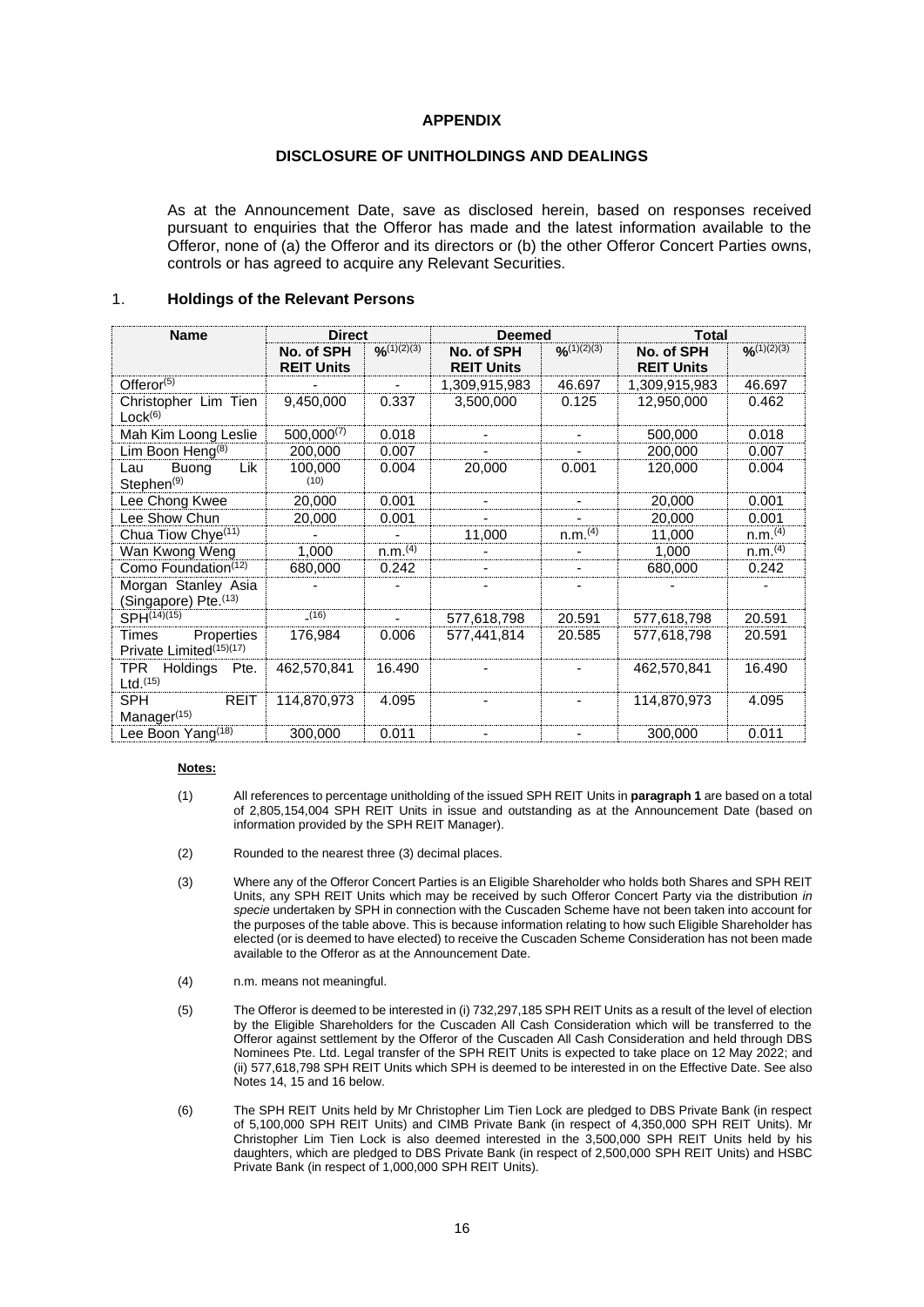- (7) SPH REIT Units are held by Mr Mah Kim Loong Leslie through Raffles Nominees Pte Ltd.
- (8) Mr Lim Boon Heng is a director of Temasek Holdings (Private) Limited.
- (9) Mr Lau Buong Lik Stephen is deemed interested in the 20,000 SPH REIT Units held by his son.
- (10) SPH REIT Units are held by Mr Lau Buong Lik Stephen and his spouse through DBS Nominees (Private) Limited.
- (11) Mr Chua Tiow Chye is deemed interested in 11,000 SPH REIT Units held by his spouse.
- (12) Ms Christina Ong, the spouse of Mr Ong Beng Seng, is a director of Como Foundation.
- (13) Excludes the holdings under the Exempt Principal Trader and Exempt Fund Manager status under the Practice Statement on the Exemption of Connected Fund Managers and Principal Traders issued by the SIC on 1 February 2018.
- (14) SPH is deemed to be interested in 176,984 SPH REIT Units held by Times Properties Private Limited, 462,570,841 SPH REIT Units held by TPR Holdings Pte. Ltd., and 114,870,973 SPH REIT Units held by the SPH REIT Manager. Times Properties Private Limited is a wholly-owned subsidiary of SPH. TPR Holdings Pte. Ltd. and the SPH REIT Manager are both wholly-owned subsidiaries of Times Properties Private Limited.
- (15) SPH and its subsidiaries are deemed to be Offeror Concert Parties with effect from the Effective Date. Times Properties Private Limited is a wholly-owned subsidiary of SPH. TPR Holdings Pte. Ltd. and the SPH REIT Manager are both wholly-owned subsidiaries of Times Properties Private Limited.
- (16) On the Effective Date, SPH will have a direct interest in 1,264,502,516 SPH REIT Units, all of which will be distributed to the Eligible Shareholders via a distribution *in specie* undertaken by SPH in connection with the Cuscaden Scheme. Legal transfer of the SPH REIT Units is expected to take place on 12 May 2022. This figure has been disregarded for the purposes of the table above.
- (17) Times Properties Private Limited is deemed to be interested in 462,570,841 SPH REIT Units held by TPR Holdings Pte. Ltd. and 114,870,973 SPH REIT Units held by the SPH REIT Manager. TPR Holdings Pte. Ltd. and the SPH REIT Manager are both wholly-owned subsidiaries of Times Properties Private Limited.
- (18) Mr Lee Boon Yang is deemed to be an Offeror Concert Party with effect from the Effective Date by virtue of his position as a director of SPH.